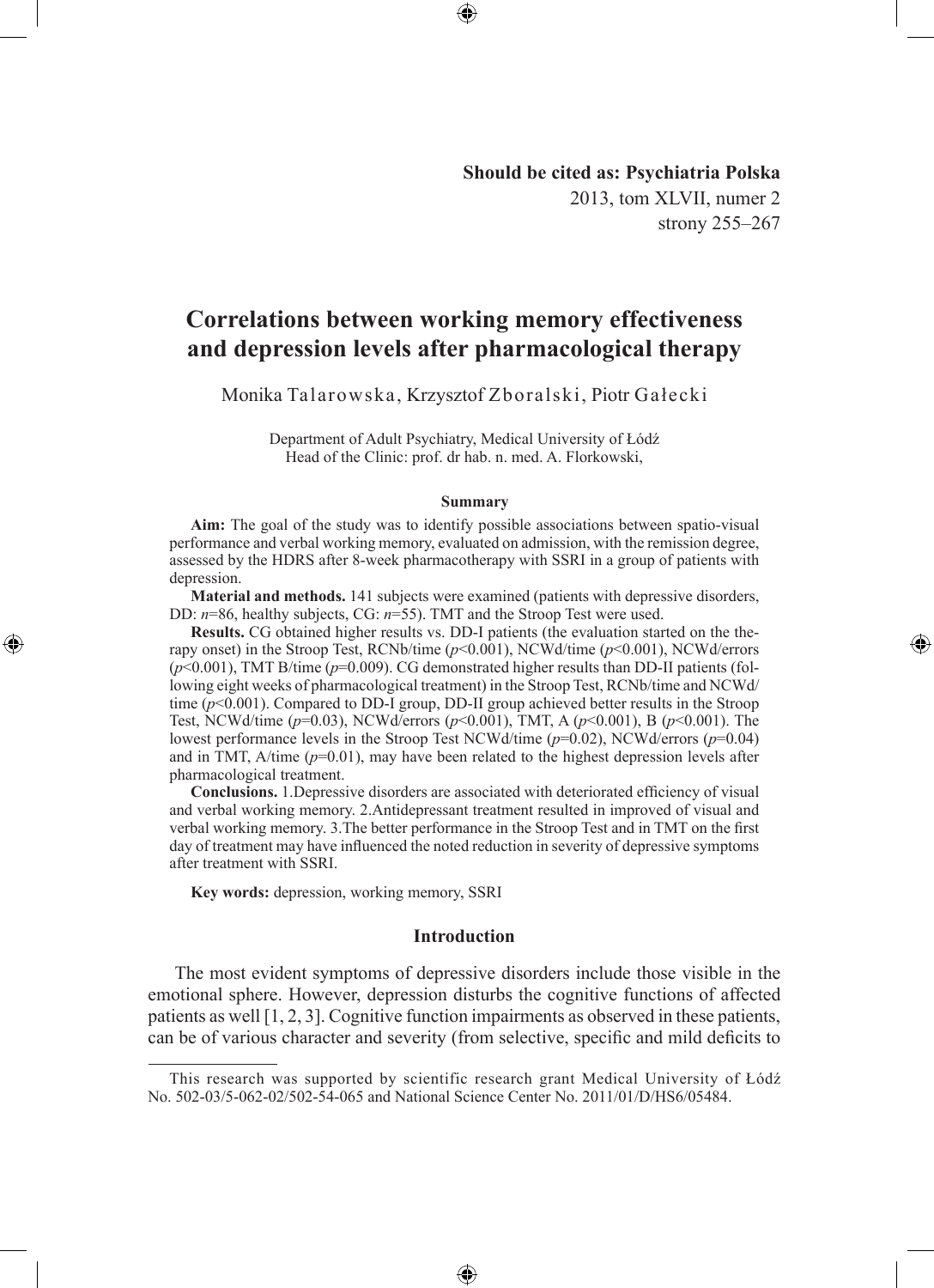generalized and pronounced changes) [4, 5]. According to some authors, patients with mild depression demonstrate slight intellectual function impairment only, while in patients with "severe depression", impairment of cognitive functions with preserved good intellectual level is more frequently observed [6]. Deterioration of cognitive functions (primarily episodic memory) is treated as a potential risk factor for depressive disorder to occur within a 3-year prognostic period [7].

Working memory enables short-time information storage, making it available for processing and use during undertaken actions. Working memory dysfunctions are observed both in patients with recurrent depressive disorders and in those in the depressive phase of bipolar affective disorder, as well as in the first-degree relatives of the subjects in question [8]. Executive functions are responsible for our planning, undertaking and carrying out of activities, situation biased information screening and for short-term information storage with recorded action criteria, as well as with new action principles [9, 10]. Many researchers believe that executive functions play a crucial role in an appropriate performance of an individual, coordinating all other cognitive processes [11]. Executive function impairment becomes evident particularly in elderly patients with depression [12], but may also be observed in younger subjects [13]. These deficits exert negative effects not only on psychological test performance levels but also on the capacity of affected patients to cope with everyday life situations, as well as on decreased remission levels [4, 14].

# **Aim**

◈

The goal of the study was to identify possible associations between spatio-visual performance and verbal working memory, evaluated on admission, with the remission degree, assessed by the Hamilton Depression Rating Scale (HDRS) after 8-week pharmacotherapy with selective serotonin reuptake inhibitors (SSRI) in a group of patients with diagnosed depression.

#### **Material and methods**

The reported study was carried out in a group of 141 subjects (women  $n = 86$ , 60.99%; men *n*=55, 39.01%) aged 20-62 (*M*=44.12 yrs, *SD*=12.39). The participants were divided into 2 groups: patients with depressive disorders (DD, *n*=86) and healthy subjects (comparison group, CG, *n*=55). Education was measured by the number of years of completed education (years at school). Considering the characteristic features of the Polish education system, the education period  $\leq$ 9 yrs was considered primary education, 10–12 yrs - secondary and >12 yrs - higher education. See Table 1 – *next page* for demographic characteristics of the study group and for disease course data.

The qualification of depressive patients into the study group was based on the diagnostic criteria of ICD-10 (F 32.0-7.32.2, F 33.0-F 33.8) [15]. All the subjects from the DD group were examined in the course of their hospitalisation. The study group included both subjects, hospitalised for the first time for depressive episode and depression treatment-naïve, and those, treated for many years before and with multiple

⊕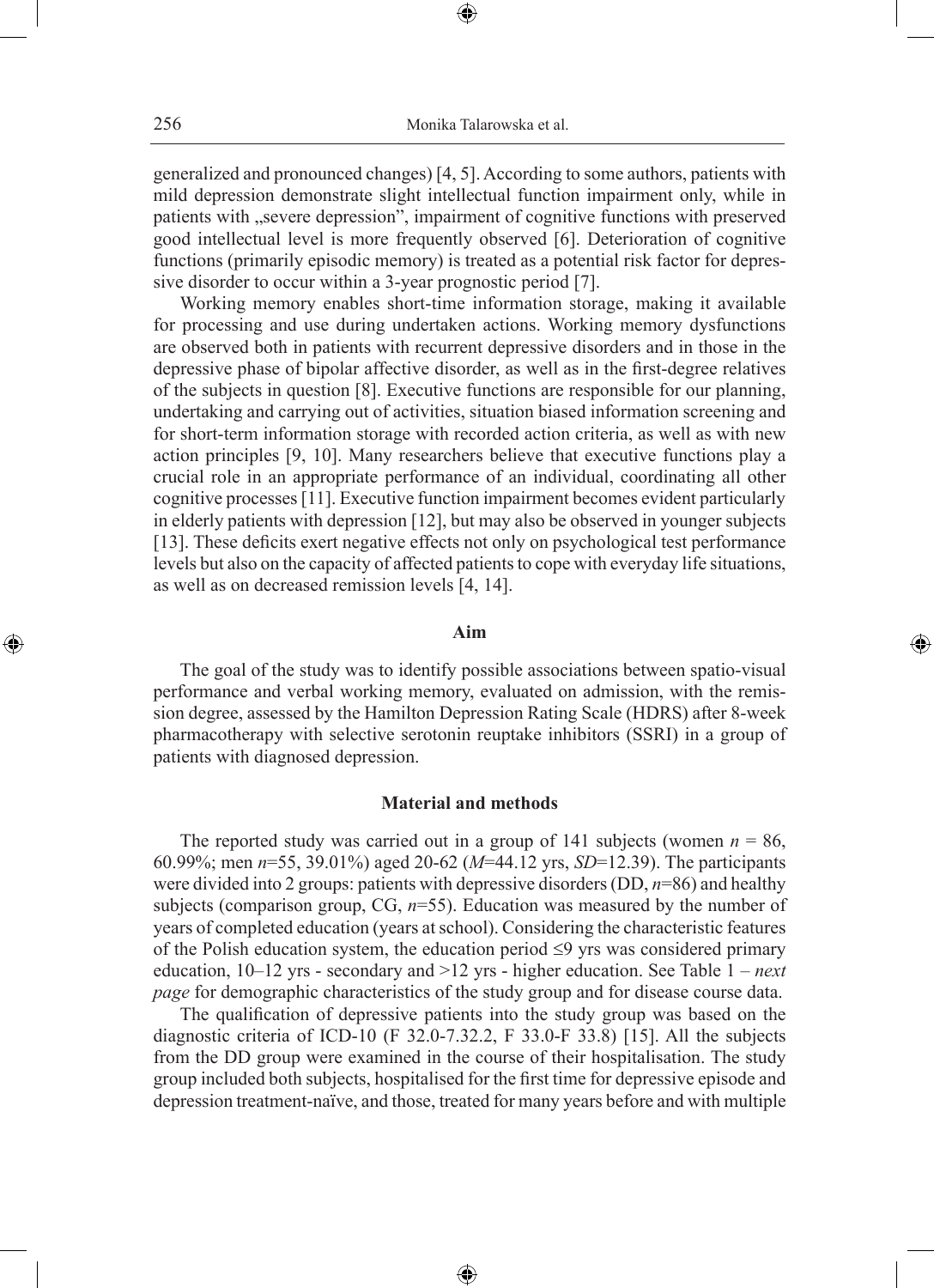| Characteristics |                                  | $DD n = 86$ |       | $CG n = 55$          |    |       |                        |
|-----------------|----------------------------------|-------------|-------|----------------------|----|-------|------------------------|
|                 |                                  | n           | $\%$  | (± SD)               | n  | $\%$  | (± SD)                 |
| Gender          | Female                           | 52          | 60.47 |                      | 34 | 61.82 |                        |
|                 | Male                             | 34          | 39.54 |                      | 21 | 38.18 |                        |
| Age in years    | ٠                                |             |       | 47.01<br>$\pm 9.25$  |    |       | 44.95<br>$(\pm 10.21)$ |
| Education       | Primary                          | 32          | 37.21 |                      | 4  | 7.27  |                        |
|                 | Secondary                        | 40          | 46.51 |                      | 33 | 60.00 |                        |
| level           | High                             | 14          | 16.28 |                      | 18 | 32.73 |                        |
| <b>Disease</b>  | Disease duration<br>in years     |             |       | 5.89<br>$(\pm 5.64)$ |    |       |                        |
|                 | Number of depression<br>episodes |             |       | 7.52<br>$(\pm 6.11)$ |    |       |                        |

| Table 1. Demographic characteristics of the group with depressive disorders (DD) vs. the |  |
|------------------------------------------------------------------------------------------|--|
| comparison group $(CG)$ and the data concerning the course of disease                    |  |

 $n$  – numbers of patients;  $\pm$  SD – standard deviation

◈

hospitalisation episodes in history, the latter admitted for various degrees of health deterioration. The presence of axis I and II disorders, other than depressive episode, and the diagnosis of somatic diseases, injuries of the central nervous system (CNS) or drugs, which could have affected the cognitive functionality, were regarded as exclusion criteria. In all the included cases, history was obtained, using the standardized Composite International Diagnostic Interview (CIDI) [16]. Additionally, the number of depression episodes and the disease duration periods were recorded in each patient.

During hospitalization at the Department, all the patients received antidepressant pharmacotherapy (in monotherapy), including drugs of the SSRI (Sertonic Selective Reuptake Inhibitors) group: 54 patients received fluoxetin, the onset dose (20 mg/ day, the maximal dose: 60 mg/day, the mean dose: *M*=35 mg/day, *SD*=9.5), 8 patients received sertraline (the onset dose: 50 mg/day, the maximal dose: 200 mg/day, the mean dose: *M*=130 mg/day, *SD*=14.7), 12 patients were administered citalopram (the onset dose: 20 mg/day, the maximal dose: 40 mg/day, the mean dose: *M*=31 mg/day, *SD*=4.3), 12 patients received paroxetin (the onset dose: 20 mg/day, the maximal dose: 60 mg/day, the mean dose: *M*=32 mg/day, *SD*=3.9). The mean duration of the disease for DD patients had been *M*=7.63 years, *SD*=8.31 years, the mean number of hospitalization episodes for depressive disorders *M*=2.72, *SD*=2.29, the mean number of depression episodes *M*=7.05, SD=7.54.

The selection of the comparison group was random. The comparison group (CG) consisted of 55 healthy subjects with family history negative for psychiatric disorders. The healthy controls included community volunteers, enrolled into the study on the criteria of the psychiatric CIDI interview [16]. Controls with other psychiatric diagnoses, concerning axis I and II disorders, were excluded from the study. Subjects with a history of neurological or psychiatric disorders or a family history of mood disorders, substance abuse or dependence, were also excluded.

⊕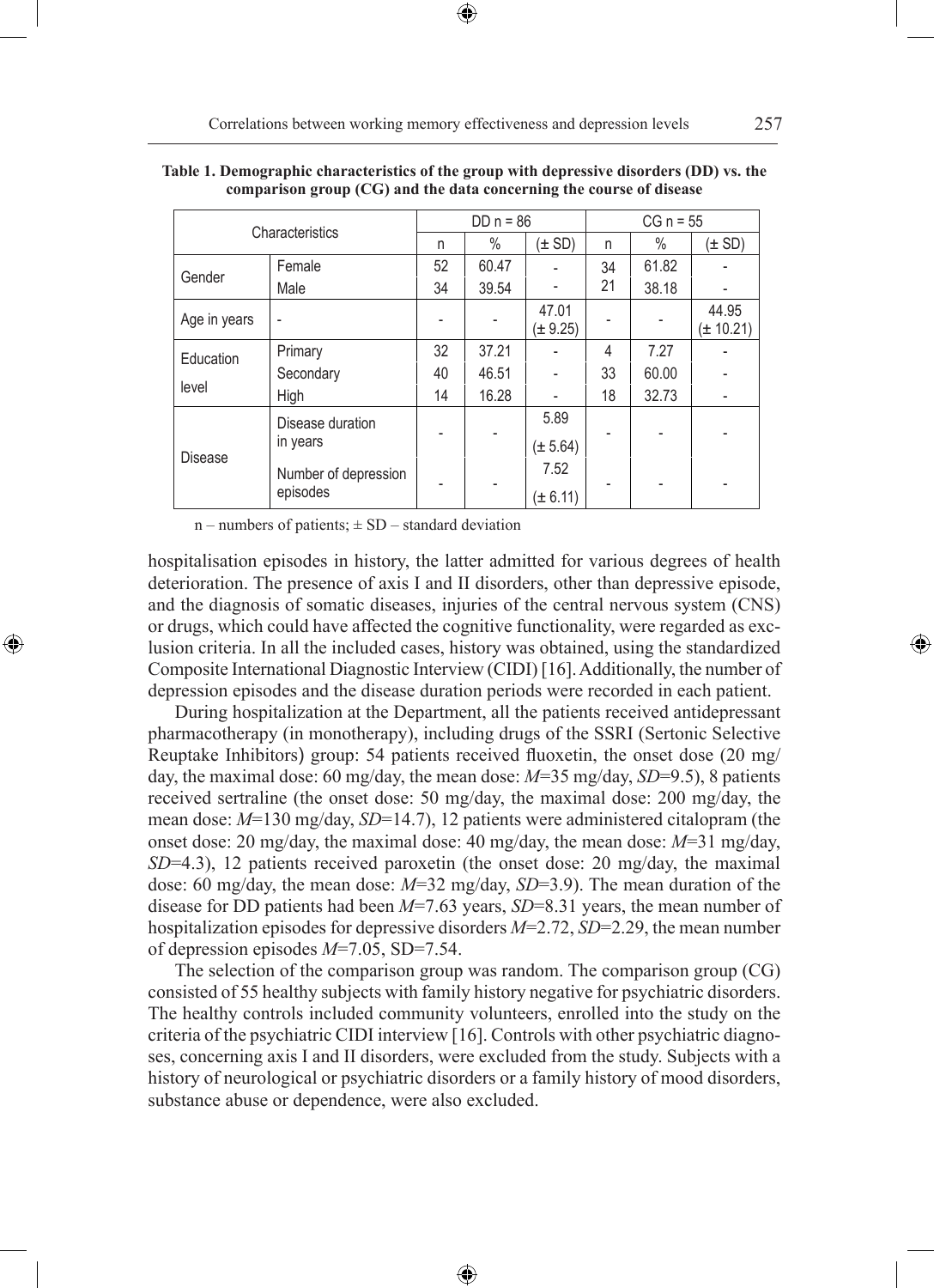Neither the group with depressive disorders nor the comparison group demonstrated any statistically significant differences with respect to age, gender, racial/ethnic background or the mean education period (*p*>0.05). All the patients and control subjects were native, unrelated Poles, inhabitants of the central Poland. An informed, written consent for participation in the study was obtained from each subject, according to the protocol, approved by the Bioethical Committee of the Medical University of Łódź (No RNN/603/08/KB).

#### **Method**

The Trail Making Test (TMT) and Stroop's Tests were used in the study. Part A of TMT was applied for evaluations of psychomotor speed, while part B was used for assessments of spatio-visual performance, working memory and executive functions [17, 18, 19].

The Stroop test (Colour Word Interference Test) was performed with the use of paper cards. The test is used for working memory evaluations. The Stroop Test consists of two parts: RCNb (reading colour names in black) and NCWd (naming colour of word – different)*.* In the reported study, the duration of each test part performance was measured and the number of errors, made in the NCWd part, was counted [20].

The severity of depression was assessed by the 21-item Hamilton Depression Rating Scale (HDRS) [21, 22]. Depressive symptom intensity levels were classified by the grades, specified in the study by Demyttenaere and De Fruyt [23]. The HDRS scale was also used for clinical improvement evaluations after applied pharmacotherapy, with HDRS scores after 8 weeks of therapy as improvement indicators vs. depression levels (in HDRS scale). The psychic status improvement and the efficacy of applied therapy were evaluated in two aspects: the response to therapy and disease remission. A response to therapy was defined as  $\geq 50\%$  depression symptom reduction vs. the base level, while HDRS score < 7 was regarded remission.

◈

Regarding the patients with DD, HDRS, the Stroop Test and TMT were applied at the therapy onset (on admission) and after 8 weeks of its continuation. All the patients were examined on admission, i.e., at the symptomatic phase, before or shortly after previous antidepressant drug regime modification. In the control group, the Stroop Test and the Trail Making Test were performed in single examination. Examination of patients by the abovementioned tests was done by the same person in each particular case: the same psychologist examined the patients with the Stroop Test and TMT, including an evaluation of obtained results, while the HDRS test was performed by the same physician-psychiatrist.

### Statistical analysis

Statistical analysis of the collected material utilized descriptive methods, as well as a statistical conclusion. In order to describe the studied group of patients and the control group, structural indexes were calculated in the qualitative analysis of characteristics. In order to estimate the average values for the quantitative characteristics, arithmetic means (*M*) were calculated. Standard deviation (*SD*) was adopted as the measure of scatter.

⊕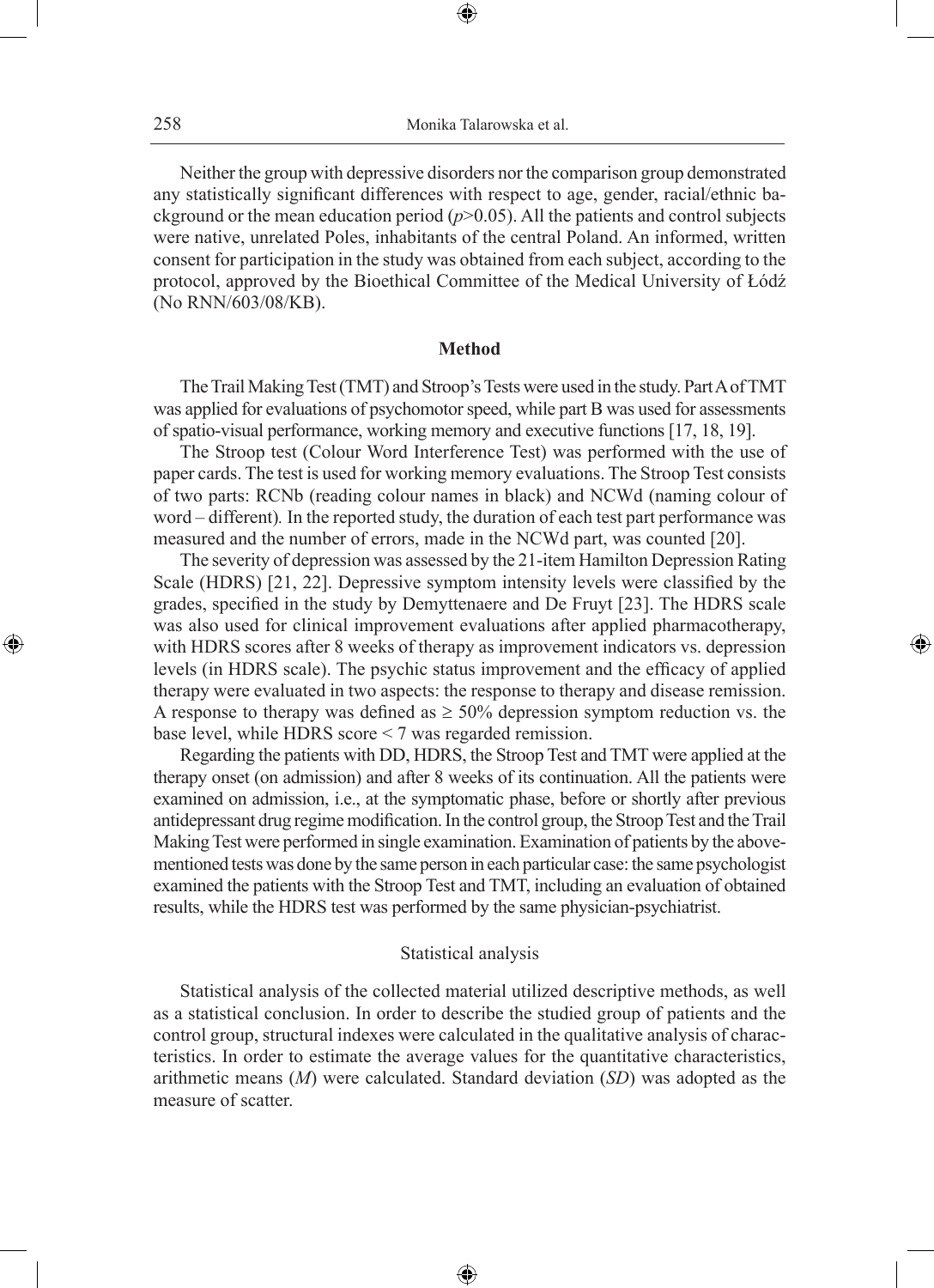Correlations between working memory effectiveness and depression levels 259

The Lilliefors (Kolmogorov-Smirnov) test for normality was used to evaluate distribution normality of the studied variables. The test values turned out to be statistically insignificant, thus providing no foundations to reject the distribution normality hypothesis.

⊕

The t-test for dependent groups was used to evaluate differences in the degree of depressive disorders and of the Stroop Test and TMT performance levels in the group of DD patients, both on admission (DD-I) and after 8 weeks of the therapy continuation (DD-II). Differences in the Stroop Test and the Trail Making Test performance levels were assessed between the DD (DD-I, DD-II) group and the control group, using the t test for independent samples.

The differences in the mean scores, obtained by the tested subjects in each study group, were evaluated by the one-way ANOVA analysis. The procedure of multiple comparisons was employed to see which groups were responsible for the one-way ANOVA results.

The relationships between spatio-visual performance levels and verbal working memory, evaluated on admission, with the remission degrees, assessed by the HDRS after eight (8) weeks of pharmacological treatment, were expressed as Pearson's correlation coefficients (Pearson's r). In all the statistical methods, the p value for statistical significance was:  $p<0.05$ ,

#### **Results**

On admission, 6 subjects met the Hamilton Depression Rating Scale score criteria for mild depression episode, 19 for moderate one and 61 for severe depression episode. On the day of discharge, 40 subjects did not meet the Hamilton Depression Rating Scale criteria for depressive disorder, 34 met the HDRS criteria for mild depression, 8 for moderate and 4 for severe depression (see Figure 1). Figure 2 demonstrates the final evaluation of therapy efficacy in the HDRS scale (see Figure 2 – *next page*).

◈





Lack of depression symptoms: 0-7 points, mild depression: 8-12 points, moderate depression: 13–17 points, severe depression: 18–29 points [23].

⊕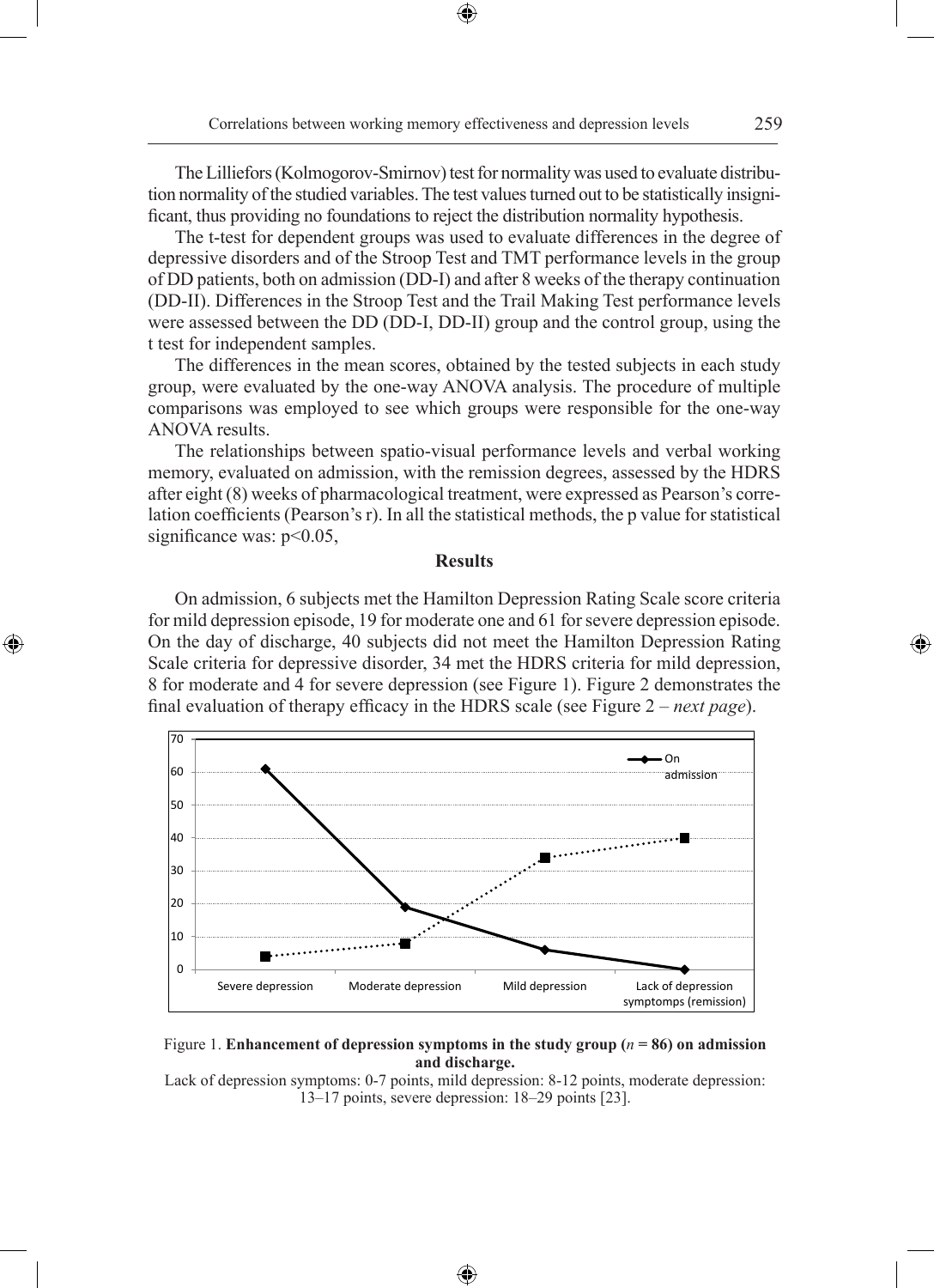

Figure 2. **Evaluation of therapy efficacy in the study group (***n* **= 86) by the HDRS scale**

Statistically significant differences were found in the intensity of depression symptoms, measured by the HDRS in DD group on therapy onset (DD-I) vs. the examination results after 8 weeks of treatment (DD-II)  $(p<0.001)$  (see Table 2). Considering the 8-week pharmacotherapy period, DD patients presented with better outcomes of both cognitive function tests vs. the results on therapy onset (see Table 2).

The comparison group obtained significantly higher scores than DD-I patients in the Stroop Test (see Table 2) and in the Trail Making Test. The comparison group obtained significantly better results than DD-II patients in the Stroop Test. On the other hand, no statistically significant differences were found between the groups, regarding TMT results.

◈

◈

| Variable                    | DD-I                    | CG                     | t    |              |  |
|-----------------------------|-------------------------|------------------------|------|--------------|--|
|                             | (±SD)                   | $(\pm SD)$             |      | р            |  |
| Stroop Test / RCNb time (s) | 34.39<br>(±16.19)       | 21.38<br>(±3.34)       | 5.87 | p*<0.001     |  |
| Stroop Test / NCWd time (s) | 83.47<br>(±17.23)       | 52.82<br>$(\pm 10.69)$ | 4.09 | p*<0.001     |  |
| Stroop Test / NCWd (errors) | 4.58<br>$(\pm 5.84)$    | 1.82<br>(±2.21)        | 3.36 | p*<0.001     |  |
| $TMT / A$ time $(s)$        | 60.18<br>(±47.68)       | 47.24<br>$(\pm 24.98)$ | 1.72 | $p=0.09$     |  |
| $TMT / B$ time (s)          | 112.91<br>$(\pm 58.55)$ | 85.19<br>$(\pm 53.96)$ | 2.65 | $p* = 0.009$ |  |
| Variable                    | DD-II                   | CG                     | t    | р            |  |
|                             | (±SD)                   | (±SD)                  |      |              |  |

Table 2. **Results of tests in the control group and in the patients with depression, evaluated on therapy onset and after 8 weeks of its continuation.**

*table continued on next page*

⊕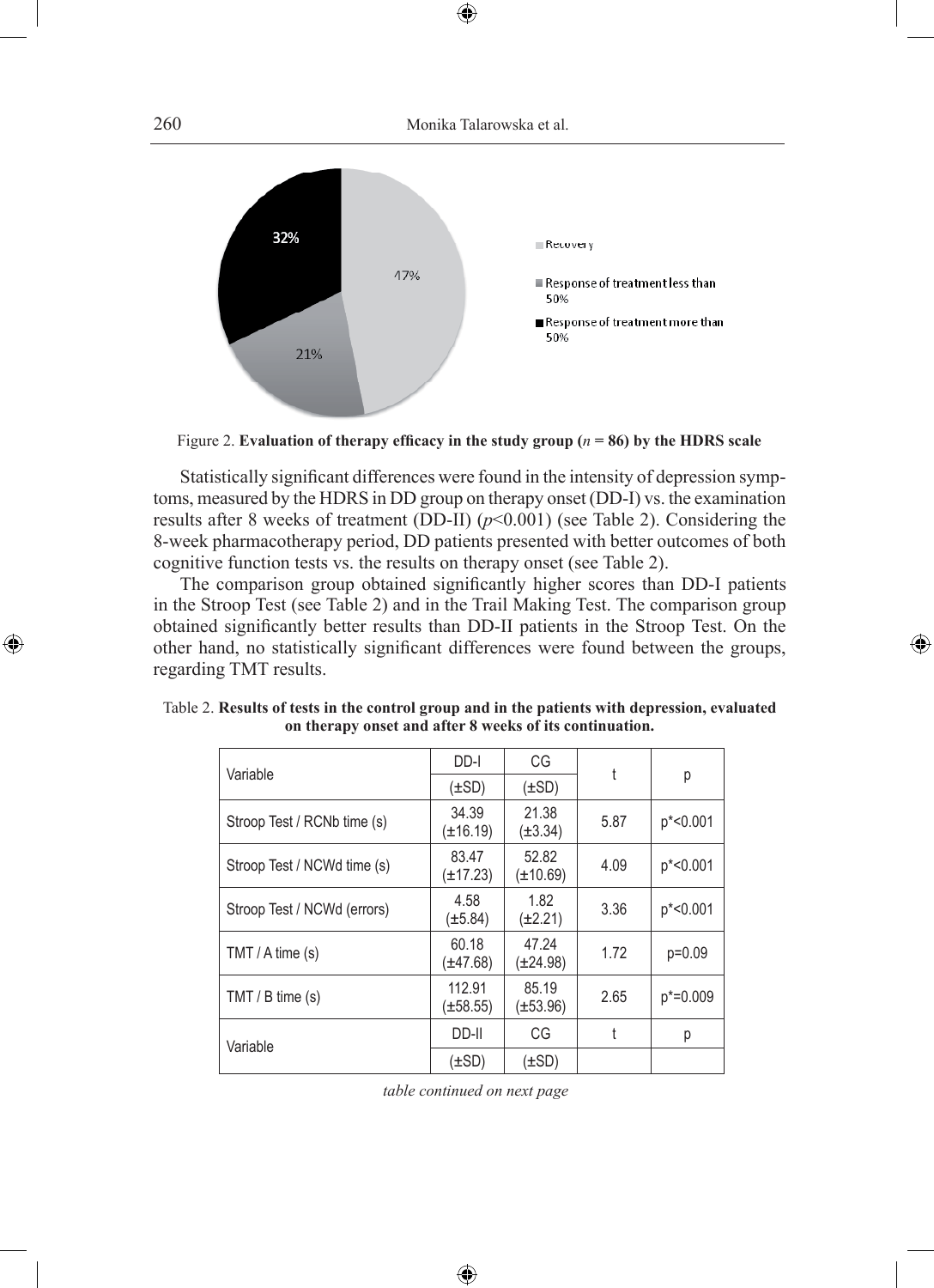| Stroop Test / RCNb time (s)    | 34.42<br>$(\pm 16.38)$ | 21.38<br>$(\pm 3.34)$  | 5.78    | p*<0.001    |
|--------------------------------|------------------------|------------------------|---------|-------------|
| Stroop Test / NCWd time (s)    | 70.65<br>$(\pm 37.25)$ | 52.82<br>$(\pm 10.69)$ | 3.41    | p*<0.001    |
| Stroop Test / NCWd (errors)    | 2.54<br>$(\pm 4.98)$   | 1.82<br>$(\pm 2.21)$   | 0.97    | $p=0.33$    |
| TMT / $A$ time $(s)$           | 48.58<br>$(\pm 23.95)$ | 47.24<br>$(\pm 24.08)$ | $-1.65$ | $p=0.11$    |
| TMT / B time (s)               | 86.89<br>$(\pm 38.27)$ | 85.19<br>$(\pm 53.96)$ | $-0.19$ | p=0.85      |
| Variable                       | DD-I                   | DD-II                  | t       | р           |
|                                | $(\pm SD)$             | $(\pm SD)$             |         |             |
| <b>HDRS</b>                    | 22.31<br>$(\pm 6.56)$  | 7.64<br>$(\pm 5.17)$   | 22.12   | p*<0.001    |
| Stroop Test / RCNb<br>time(s)  | 34.39<br>$(\pm 16.19)$ | 34.42<br>$(\pm 16.38)$ | 0.89    | p=0.378     |
| Stroop Test / NCWd<br>time(s)  | 83.47<br>$(\pm 17.23)$ | 70.65<br>$(\pm 37.25)$ | 2.26    | $p* = 0.03$ |
| Stroop Test / NCWd<br>(errors) | 4.58<br>$(\pm 5.84)$   | 2.54<br>$(\pm 4.98)$   | 4.15    | p*<0.001    |
| TMT/A<br>time(s)               | 60.18<br>$(\pm 47.68)$ | 48.58<br>$(\pm 23.95)$ | 4.47    | p*<0.001    |
| TMT <sub>B</sub><br>time(s)    | 112.91<br>(±112.91)    | 86.89<br>(±38.27)      | 3.97    | p*<0.001    |

Correlations between working memory effectiveness and depression levels 261

⊕

HDRS – Hamilton Depression Rating Scale; TMT – Trail Making Test; DD-I – patients with depressive disorders, examined on therapy onset; DD-II – DD patients after 8-week therapy; $CG - control group$ ;  $\pm SD - standard deviation$ ;  $p^*$ – statistically significant,  $p < 0.05$ ;

◈

The one-way ANOVA demonstrated statistically significant differences in the mean values among particular groups for each of the analysed results in the Stroop Test and TMT: Stroop Test RCNb/time (*s*): *F*=17.333, *p*<0.0001; Stroop Test NCWd/ time (*s*): *F*=9.036, *p*<0.0001; Stroop Test RCNb/errors: *F*=1.479, *p*=0.231; Stroop Test NCWd/errors: *F*=6.257, *p*=0.002; TMT A/time (*s*): F=4.969, *p*=0.007; TMT B/time (s): *F*=6.249, *p*=0.002. See Table 3 – *on next table* for detailed results of the Stroop Test and TMT for particular groups.

Statistical analysis (see Table 4 – *on next table*) revealed significant relationships between HDRS scores after and cognitive functions before the administered treatment. The lowest performance in the Stroop Test, part NCWd/time (*p*=0.02), NCWD/errors (*p*=0.04), and TMT, part A/time (*p*=0.001) evaluated on admission, was connected with the highest depression level after pharmacological treatment.

⊕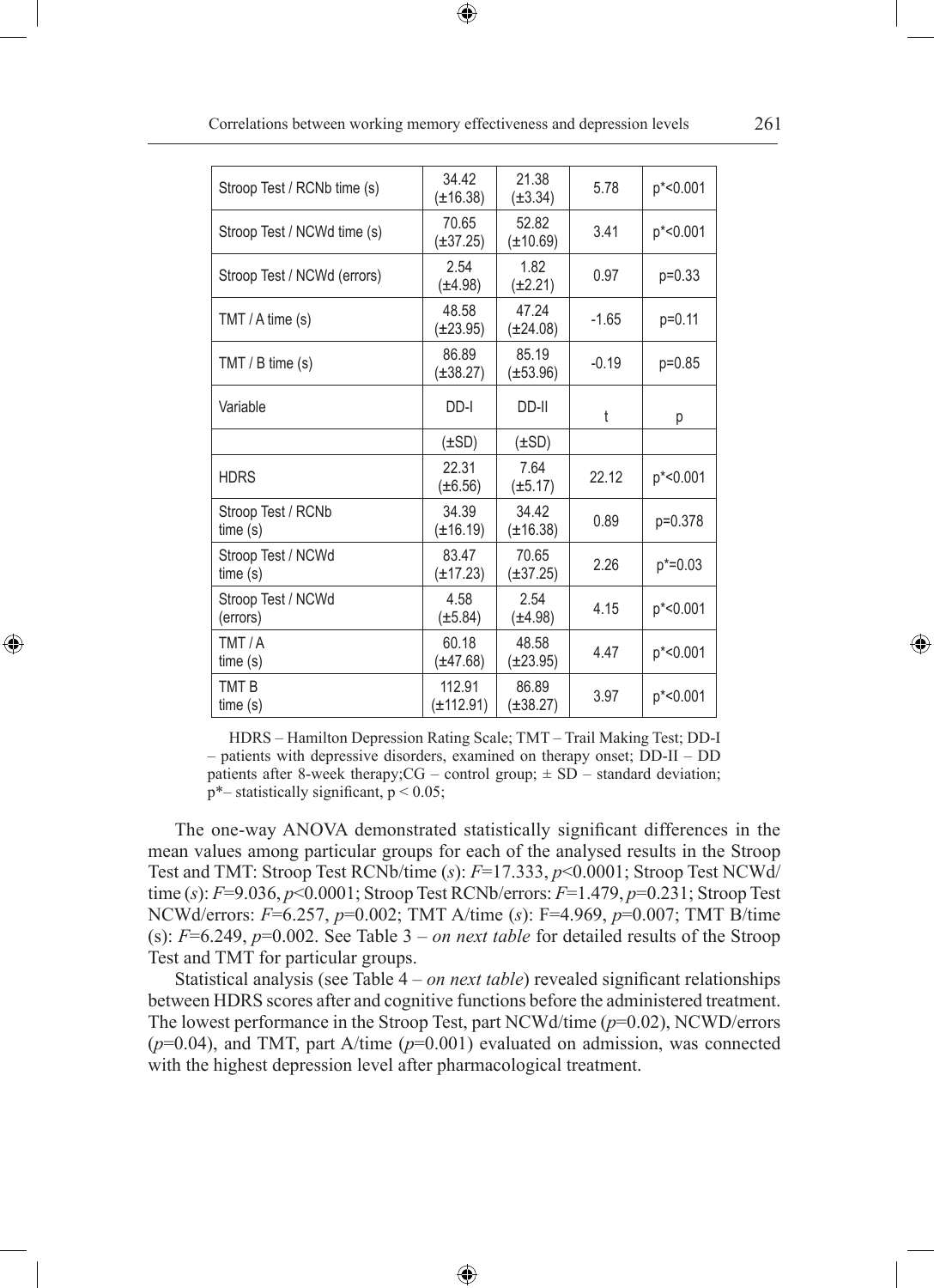| Stroop Test / RCNb time (s) |             |                             |             |  |  |
|-----------------------------|-------------|-----------------------------|-------------|--|--|
|                             | DD-I        | DD-II                       | CG          |  |  |
| DD-I                        |             | p=0.999                     | p*<0.001    |  |  |
| DD-II                       | p=0.999     |                             | p*<0.001    |  |  |
| CG                          | p*<0.001    | p*<0.001                    |             |  |  |
|                             |             | Stroop Test / NCWd time (s) |             |  |  |
|                             | DD-I        | DD-II                       | CG          |  |  |
| DD-I                        |             | $p* = 0.01$                 | p*<0.001    |  |  |
| DD-II                       | $p* = 0.01$ |                             | $p* = 0.02$ |  |  |
| CG                          | p*<0.001    | $p* = 0.02$                 |             |  |  |
|                             |             | Stroop Test / NCWd (errors) |             |  |  |
|                             | DD-I        | DD-II                       | CG          |  |  |
| DD-I                        |             | p*=0.002                    | p*=0.004    |  |  |
| DD-II                       | p*=0.002    |                             | p=0.742     |  |  |
| CG                          | p*=0.004    | p=0.742                     |             |  |  |
| TMT / A time (s)            |             |                             |             |  |  |
|                             | DD-I        | DD-II                       | CG          |  |  |
| DD-I                        |             | $p* = 0.01$                 | p=0.169     |  |  |
| DD-II                       | $p* = 0.01$ |                             | p=0.557     |  |  |
| CG                          | p=0.169     | p=0.557                     |             |  |  |
| TMT / B time (s)            |             |                             |             |  |  |
|                             | DD-I        | DD-II                       | CG          |  |  |
| DD-I                        |             | p*=0.012                    | p*=0.017    |  |  |
| DD-II                       | p*=0.012    |                             | p=0.986     |  |  |
| CG                          | p*=0.017    | p=0.986                     |             |  |  |

◈

#### Table 3. **The level of significance of the differences for particular groups in the performance on the Stroop Test and TMT.**

 $\bigoplus$ 

TMT – Trail Making Test; DD-I – patients with depressive disorders, examined on therapy onset; DD-II – DD patients after 8-week therapy;  $CG$  – control group;  $p^*$ – statistically significant,  $p < 0.05$ 

Table 4. **The Pearson's (Pearson's r) correlation coefficient for value of the Stroop Test, TMT before treatment and HDRS after pharmacological treatment.**

|                             | <b>HDRS</b> |              |
|-----------------------------|-------------|--------------|
| Variable                    | Pearson's r | р            |
| Stroop Test / RCNb time (s) | 0.155       | $p=0.346$    |
| Stroop Test / NCWd time (s) | 0.359       | $p^* = 0.02$ |
| Stroop Test / NCWd (errors) | 0.318       | $p^* = 0.04$ |
| $TMT / A$ time (s)          | 0.395       | $p* = 0.01$  |
| TMT / B time (s)            | 0.206       | p=0.207      |

HDRS – Hamilton Depression Rating Scale; TMT – Trail Making Test;  $p^*$ – statistically significant,  $p < 0.05$ 

 $\bigoplus$ 

 $\bigoplus$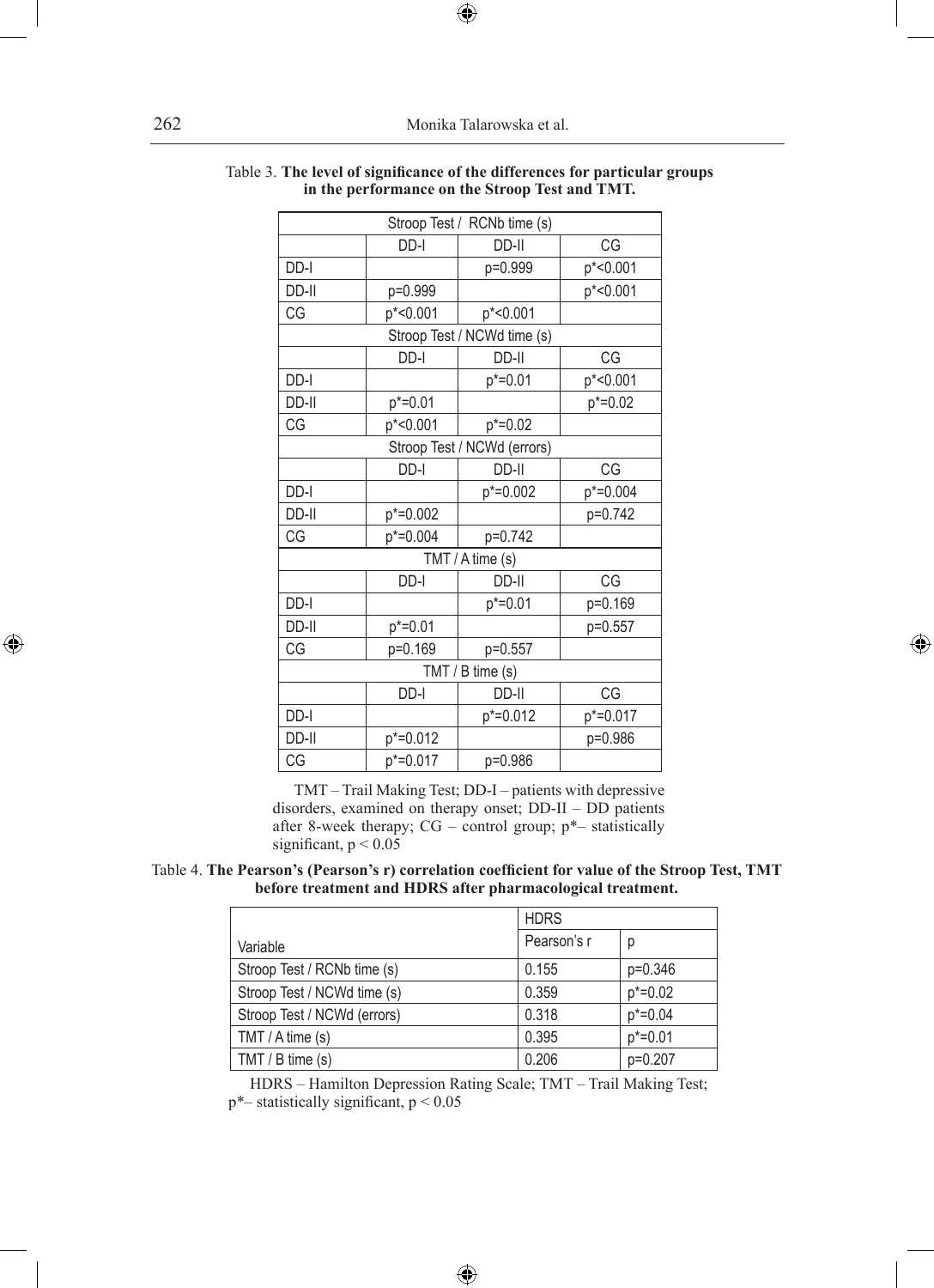◈

### **Discussion**

⊕

The presented study is one of the few attempts, utilizing the results of cognitive function tests for the prognosis of depressive symptom remission. The obtained results indicate that depressive disorders are associated with failures of irrelevant information deletions from the working memory and with impaired executive functions. In comparison with healthy subjects, depressive patients achieved significantly poorer results in the applied tests, also assessing the spatio-visual and verbal working memory (see Tables 2 and 3). Considering the 8-week pharmacotherapy period, DD patients presented with better outcomes in both cognitive function evaluating tests vs. the base values on therapy onset (see Table 2 and Table 3), however, the obtained results were still weaker vs. CG. The study by Herrera-Guzmán et al. [24], Vasic et al. [25] (employing the Sternberg Item Recognition Paradigm), Joormann et al. [26] (verbal test, based on the N-back test principle), Walter et al. [27] (verbal test, based on the N-back test principles) and Hugdahl et al. [28], (a test with the use of arithmetic exercises), despite different diagnostic tools, also indicate working memory deficits among depressive patients. Following Alexopoulos et al. [29] late-life depression is associated with executive dysfunction, which persists even after depressive episode remission. Baba et al. [30] aimed at investigating whether remitted major depressive disorders, observed in adult and elderly patients, show different executive dysfunction patterns. Relative to depressive patients and healthy comparison subjects, remitted patients were more impaired in Behavioral Assessment of the Dysexecutive Syndrome, which measured executive functions. Moreover, mild cognitive impairment and depression can more than double the risk for dementia of Alzheimer type vs. non-depressive subjects [31]. Rosenberg et al. [32] demonstrated also that depressive symptoms increased the risk for MCI (mild cognitive impairment) in subjects without previously noted symptoms of disturbed cognitive functions (436 non-demented women, 70-79 years old, were examined). In turn, those results were not confirmed by Matsuo et al. [33] or Rose et al. [34] (both tests were performed with the visual version of the N-back test).

⊕

Employing a correlation analysis, the relationship was evaluated between spatio -visual performance and verbal working memory, assessed on admission, with the remission degree, evaluated by HDRS after 8-week pharmacotherapy, (see Table 3). The model included with statistical significance: the Stroop Test, part NCWd (time and errors) and the Trail Making Test, part A. The obtained results allow for conclusion that better verbal working memory and visual-spatial coordination test performance, noted on the first day of treatment in the group of patients, correlated with a lower intensity of depressive symptoms (measured by the HDRS) after 8 weeks of pharmacological treatment with SSRI. Sheline et al. [11] examined 217 subjects, aged 60 years or more and meeting DSM-IV criteria for major *depression* – who scored 20 or more on the Montgomery-Asberg *Depression* Rating Scale (MADRS). All the patients received antidepressant pharmacotherapy (twelve weeks of sertraline treatment). Baseline episodic memory, language, *working memory*, processing speed and executive function factor scores predicted MADRS scores, controlling for age, *education*, the age of onset and race. Those factors remained significant predictors of decrease in MADRS sco-

⊕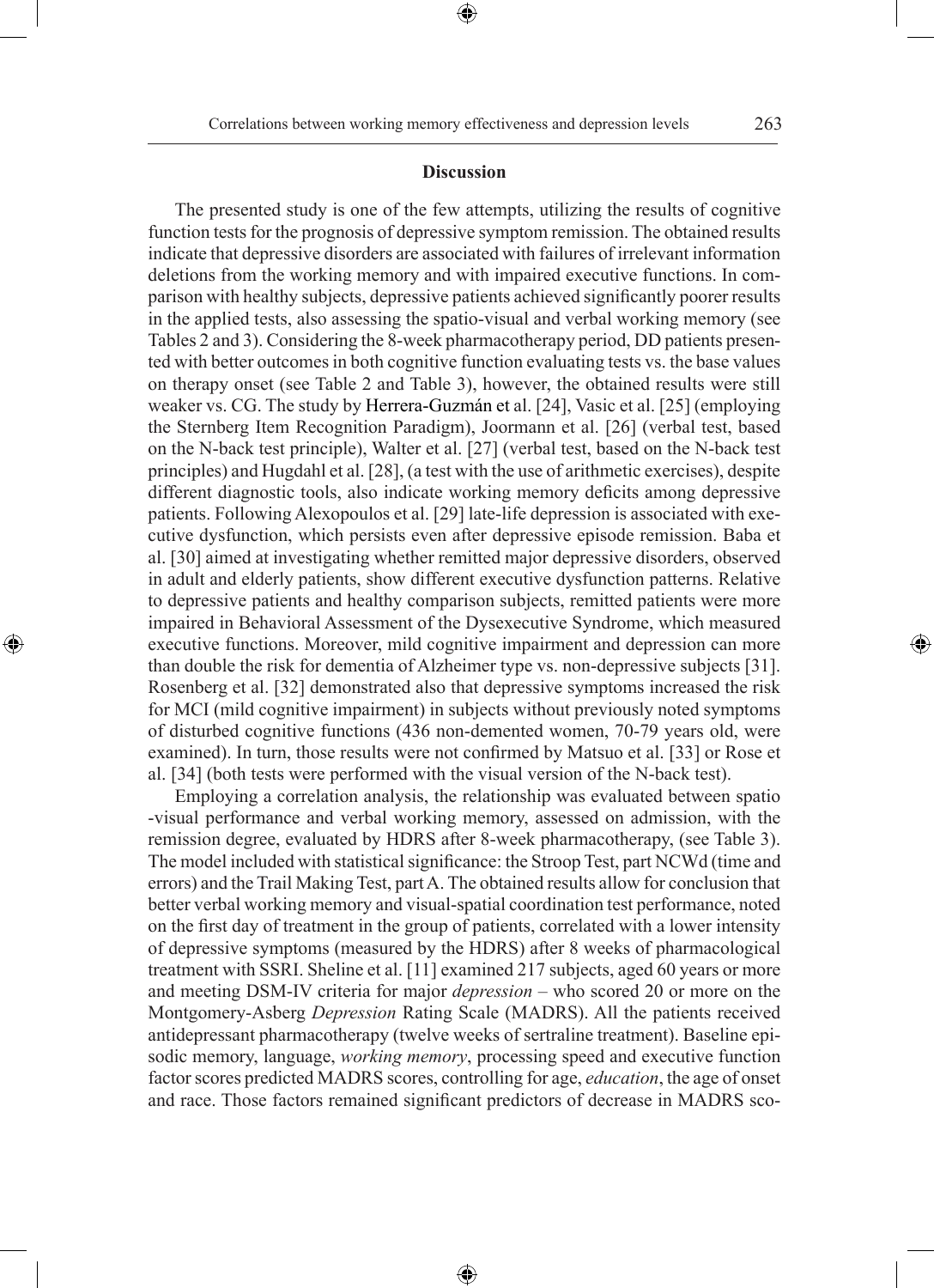res. Thirty-three percent of subjects achieved remission (MADRS ≤7). The remitters differed from nonremitters in baseline cognitive processing speed, executive function, language and episodic memory. In the study by Alexopoulos et al. [29], late-life depressed patients with deficits in Stroop Test had lower remission rates to citalopram than late-life depressed patients without deficits in Stroop performance. Han et al. [35] compared the intensity of depressive symptoms, measured by the Hamilton Depression Rating Scale and cognitive function of the patients, assessed by the Mini-Mental State Examination (MMSE). They found that an increase in the Hamilton Depression Rating Scale score by 1 was accompanied by deterioration of Mini-Mental State Examination performance by 0.03. On the other hand, Naismith et al. [36] confirmed that cognitive function impairment in depressive patients was a good predictor of subjectively assessed physical, mental and social fitness deterioration. Dunkin et al. [37] assessed the correlation between the patients' cognitive functions and therapeutic efficacy of SSRI in a group of 14 patients (mean age 41.9 years), treated for severe depressive episodes. In their opinion, worse performance in the Stroop Test and the Wisconsin Card Sorting Test (WCST), designed for assessments of working memory and executive functions, may be a predictor of low therapeutic efficacy of an SSRI drug. Studies by Withall et al. [38] indicate that poorer WCST performance in the WCST on admission to hospital correlates not only with worse therapeutic effects but also with worse social and occupational adaptation of the patients after discharge. According to Potter et al. [39], Baldwin et al. [40] and Story et al. [41], the level of cognitive function in older patients with depression (above 60 years of age) is associated with lower efficiency of antidepressant treatment and shorter periods of remission. However, in the authors' opinion, the intensity of depressive symptoms does not affect the above correlation. According to Modrego and Ferrández [31], patients with a poor response to antidepressants are at an especially increased risk for dementia. Kiosses and Alexopoulos [12] proposed that working memory and executive function assessment should become a routine examination procedure of patients above 60.

The wide age range of subjects and different duration of disease may be a limitation of our study. These variables can affect cognitive functions. The results of our preliminary study require further validation in subsequent research.

◈

In summary, it should be emphasized that better understanding of the role of working memory and executive functions in the effectiveness of antidepressant treatment may enable earlier identification of patients with less beneficial therapeutic effects.

# **Conclusions**

- 1. Depressive disorders are associated with deteriorated efficiency of visual and verbal working memory.
- 2. Antidepressant treatment resulted in improved of visual and verbal working memory.
- 3. The better performance in the Stroop Test and in TMT on the first day of treatment may have influenced the noted reduction in severity of depressive symptoms after treatment with SSRI.

⊕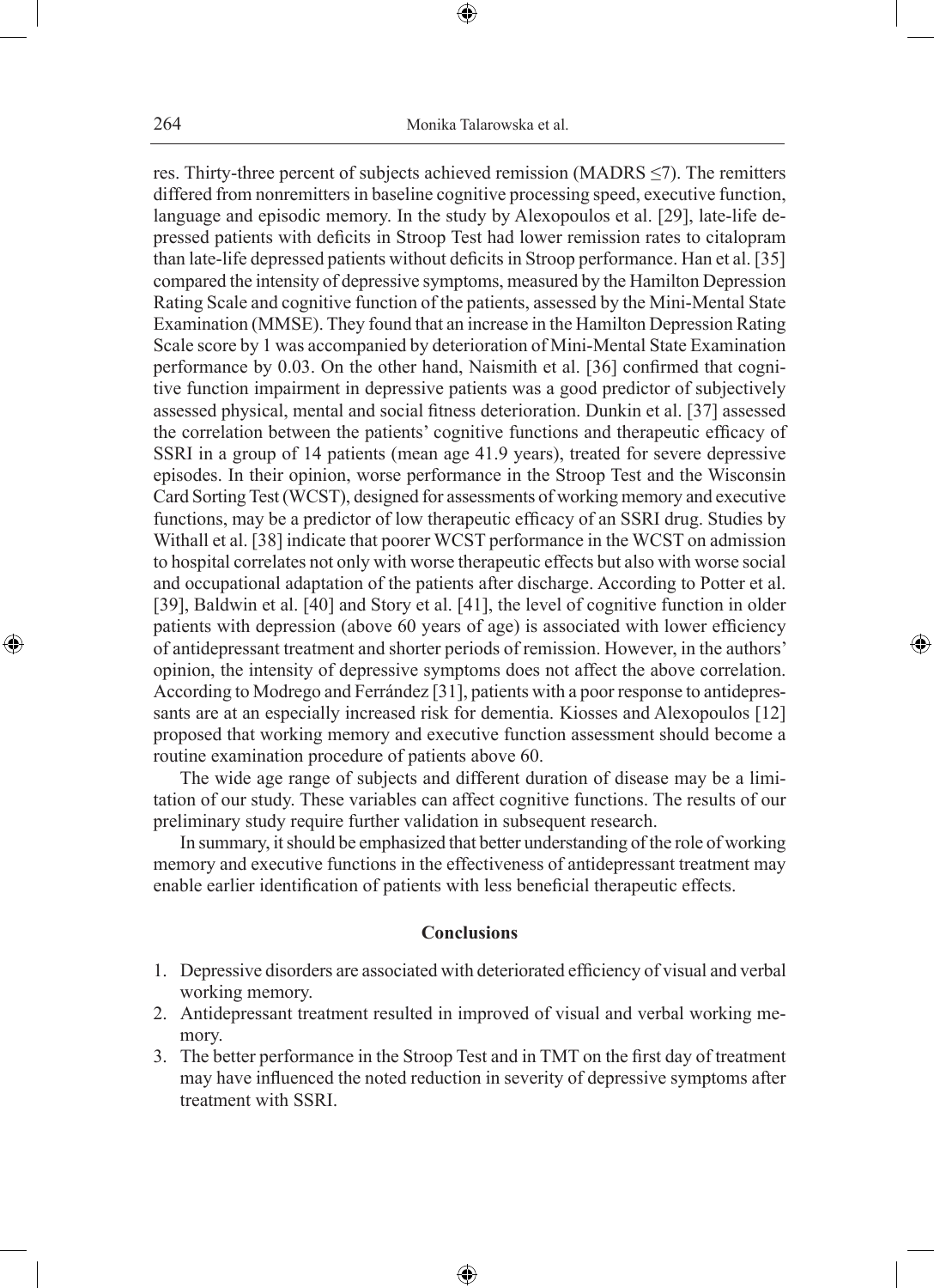### **Reference**

- 1. Talarowska M, Florkowski A, Gałecki P, Wysokiński A, Zboralski K. *Cognitive functions in depression.* Psych Pol. 2009; 1: 31–40.
- 2. Marazziti D, Consoli G, Picchetti M, Carlini M, Faravelli L. *Cognitive impairment in major depression*. Eur J Pharmacol. 2010; 626(1): 83–86.
- 3. Talarowska M, Florkowski A, Zboralski K, Berent D, Wierzbiński P, Gałecki P. *Auditory-verbal declarative and operating memory among patients suffering from depressive disorders – preliminary study*. Adv Med Sci. 2010; 55(2): 317–327.
- 4. Gualtieri T, Johnson L, Benedict K. *Neurocognition in depression: patients on and off medication versus healthy comparison subjects*. J Neuropsychiatry Clin Neurosci 2006;18:217–226.
- 5. Rose EJ, Ebmeier KP. *Pattern of impaired working memory during major depression*. J Affect Disord. 2006; 90: 149–161.
- 6. Neu P, Bajbouj M, Schilling A, Godemann F, Berman R, Schlattmann P. *Cognitive function over the treatment course of depression in middle–aged patients: correlation with brain MRI signal hyperintensities*. J Psychiatr Res 2005; 39: 129–135.
- 7. Airaksinen E, Wahlin Å, Forsell Y, Larsson M. *Low episodic memory performance as a premorbid marker of depression: evidence from a 3–year follow–up*. Acta Psychiatri Scand 2007; 115: 458–467.
- 8. Baddeley A. *Working memory: looking back and looking forward*. Nature Rev. Neurosci. 2003; 4: 829–839.
- 9. Biringer E, Lundervold A, Stordal K, Mykletun A, Egeland J, Bottlender R, Lund A. *Executive function improvement upon remission of recurrent unipolar depression*. Eur Arch Psychiatry Clin Neurosci. 2005; 255: 373–380.
- 10. Godard J, Grondin S, Baruch P, Lafleur MF. *Psychosocial and neurocognitive profiles in depressed patients with major depressive disorder and bipolar disorder*. Psychiatry Res. 2011. [Epub ahead of print].

⊕

- 11. Sheline Y, Pieper CF, Barch DM, Welsh-Boehmer K, McKinstry RC, MacFall JR, D'Angelo G, Garcia KS, Gersing K, Wilkins C, Taylor W, Steffens DC, Krishnan RR, Doraiswamy PM. *Support for the vascular depression hypothesis in late-life depression: results of a 2-site, prospective, antidepressant treatment trial*. Arch Gen Psychiatry. 2010; 67: 277–285.
- 12. Kiosses D, Alexopoulos G. *IADL functions, cognitive deficits, and severity of depression: A Preliminary Study*. Am J Geriatric Psychiatry. 2005; 13: 244–250.
- 13. Watkins E, Brown R. *Rumination and executive function in depression: an experimental study*. J Neurol, Neurosurg Psychiatry. 2002; 72: 400–403.
- 14. Constant EL, Adam S, Gillain B, Lambert M, Masquelier E, Seron X. *Cognitive deficits in patients with chronic fatigue syndrome compared to those with major depressive disorder and healthy controls*. Clin Neurol Neurosurg. 2011; 113(4): 295–302.
- 15. ICD-10 *Classification of Mental & Behavioural Disorders. World Health Organization; 1993.*
- *16. Patten S. Performance of the Composite International Diagnostic Interview Short Form for major depression in community and clinical samples*. Chron Dis Can. 1997; 3:18–24.
- 17. Reitan RM. *The relation of the trail making test to organic brain damage*. J Cons Psychol. 1958; 19: 393–394.
- 18. Egeland J, Langfjæran T. *Differentiating Malingering from Genuine Cognitive Dysfunction Using the Trail Making Test–Ratio and Stroop Interference Scores*. Appl Neuropsychol 2007; 14: 113–119.
- 19. Sánchez–Cubillo I, Periáñez J, Adrover-Roig D, Rodríguez-Sánchez J, Ríos-Lago M, Tirapu J. *Construct validity of the Trail Making Test: Role of task-switching, working memory, inhibition/ interference control, and visuomotor abilities*. JINS. 2009; 15: 438–451.

⊕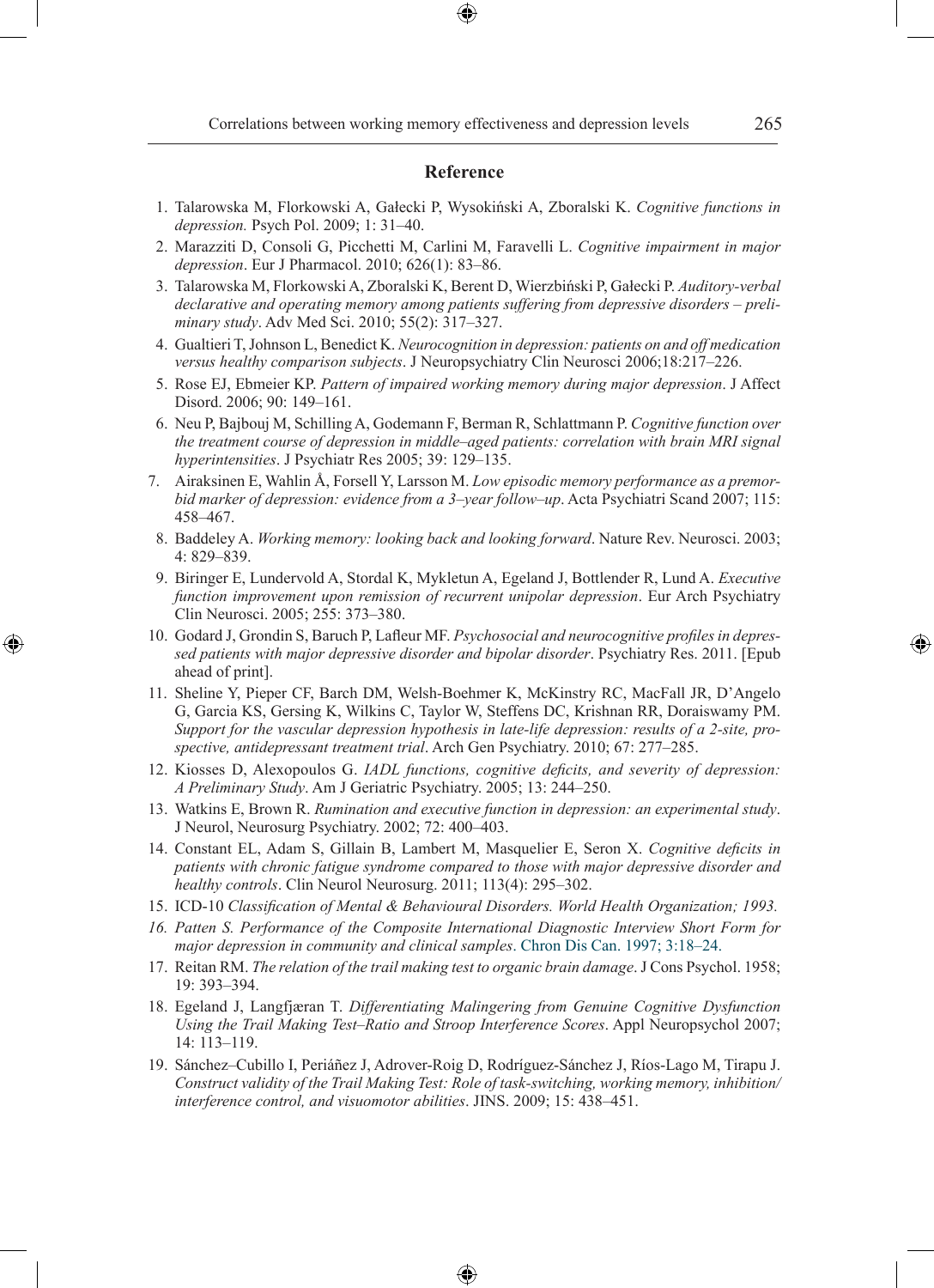| 266 | Monika Talarowska et al. |
|-----|--------------------------|
|     |                          |

- 20. Spapé M, Hommel B. *He said, she said: Episodic retrieval induces conflict adaptation in an auditory Stroop task*. Psychonomic Bull Rev. 2008; 15: 1117–11122.
- 21. Hamilton M. *A rating scale for depression*. J Neurol Neurosurg Psychiatry 1960; 23: 56–62.
- 22. Moonseong H, Murphy CF, Meyers BS. *Relationship between the Hamilton Depression Rating Scale and the Montgomery–Åsberg Depression Rating Scale in depressed elderly*. Am J Geriatr Psychiatry. 2007; 15: 899–905.
- 23. Demyttenaere K, De Fruyt J. *Getting what you ask for : on the selectivity of depression rating scales.* Psychothery Psychosom. 2003; 72: 61–70.
- 24. Herrera-Guzmán I, Herrera-Abarca JE, Gudayol-Ferré E, Herrera-Guzmán D, Gómez-Carbajal L, Peña-Olvira M, Villuendas-González E, Joan GO. *Effects of selective serotonin reuptake and dual serotonergic–noradrenergic reuptake treatments on attention and executive functions in patients with major depressive disorder*. Psychiatry Res. 2010; 177(3): 323–329.
- 25. Vasic N, Walter H, Sambataro F, Wolf RC. *Aberrant functional connectivity of dorsolateral prefrontal and cingulate networks in patients with major depression during working memory processing*. Psychol Med. 2009; 39: 977–987.
- 26. Joormann J, Gotlib IH. *Updating the contents of working memory in depression: interference from irrelevant negative material*. J Abnorm Psychol. 2008; 117: 182–191.
- 27. Walter H, Wolf RC, Spitzer M, Vasic N. *Increased left prefrontal activation in patients with unipolar depression: an event–related, parametric, performance-controlled fMRI study*. J Affect Disor. 2007; 101: 175–185.
- 28. Hugdahl K, Rund BR, Lund A, Asbjornsen A, Egeland J, Ersland L, Landrø NI, Roness A, Stordal KI, Sundet K, Thomsen T. *Brain activation measured with fMRI during a mental arithmetic task in schizophrenia and major depression*. Am J Psychiatry. 2004; 161: 286–293.
- 29. Alexopoulos GS, Kiosses DN, Heo M, Murphy CF, Shanmugham B, Gunning-Dixon F. *Executive dysfunction and the course of geriatric depression*. Biol Psychiatry. 2005; 58: 204–210.

- 30. Baba K, Baba H, Noguchi I, Arai R, Suzuki T, Mimura M, Arai H. *Executive dysfunction in remitted late-life depression: Juntendo University Mood Disorder Projects (JUMP)*. J Neuropsychiatry Clin Neurosci. 2010; 22: 70–74.
- 31. Modrego PJ, Ferrández J. *Depression in patients with mild cognitive impairment increases the risk of developing dementia of Alzheimer type: a prospective cohort study*. Arch Neurol. 2004; 61: 1290–1293.
- 32. Rosenberg PB, Mielke MM, Xue QL, Carlson MC. *Depressive symptoms predict incident cognitive impairment in cognitive healthy older women*. Am J Ger Psych. 2010; 18: 204–211.
- 33. Matsuo K, Glahn DC, Peluso MA, Hatch JP, Monkul ES, Najt P, Sanches M, Zamarripa F, Li J, Lancaster JL, Fox PT, Gao JH, Soares JC. *Prefrontal hyperactivation during working memory task in untreated individuals with major depressive disorder.* Mol Psychiatry 2007; 12: 158–166.
- 34. Rose EJ, Simonotto E, Ebmeier KP. *Limbic over-activity in depression during preserved performance on the n–back task.* Neuroimage. 2006; 29: 203–215.
- 35. Han L, McCusker J, Abrahamowicz M, Cole M, Capek R. *The temporal relationship between depression symptoms and cognitive functioning in older medical patients-prospective or concurrent?* J Geront. 2006; 61A: 1319–1323.
- 36. Naismith SL, Longley WA, Scott EM, Hickie IB. *Disability in major depression related to self –rated and objectively–measured cognitive deficits: a preliminary study*. BMC Psychiatry. 2007; 7: 32–40.
- 37. Dunkin JJ, Leuchter AF, Cook IA, Kasl-Godley JE, Abrams M, Rosenberg-Thompson S. *Executive dysfunction predicts nonresponse to fluoxetine in major depression*. J Affect Disor 2000; 60: 13–23.
- 38. Withall A, Harris M, Cumming SR. *The relationship between cognitive function and clinical and functional outcomes in major depressive disorder*. Psychol Med. 2009; 39: 393–402.

♠